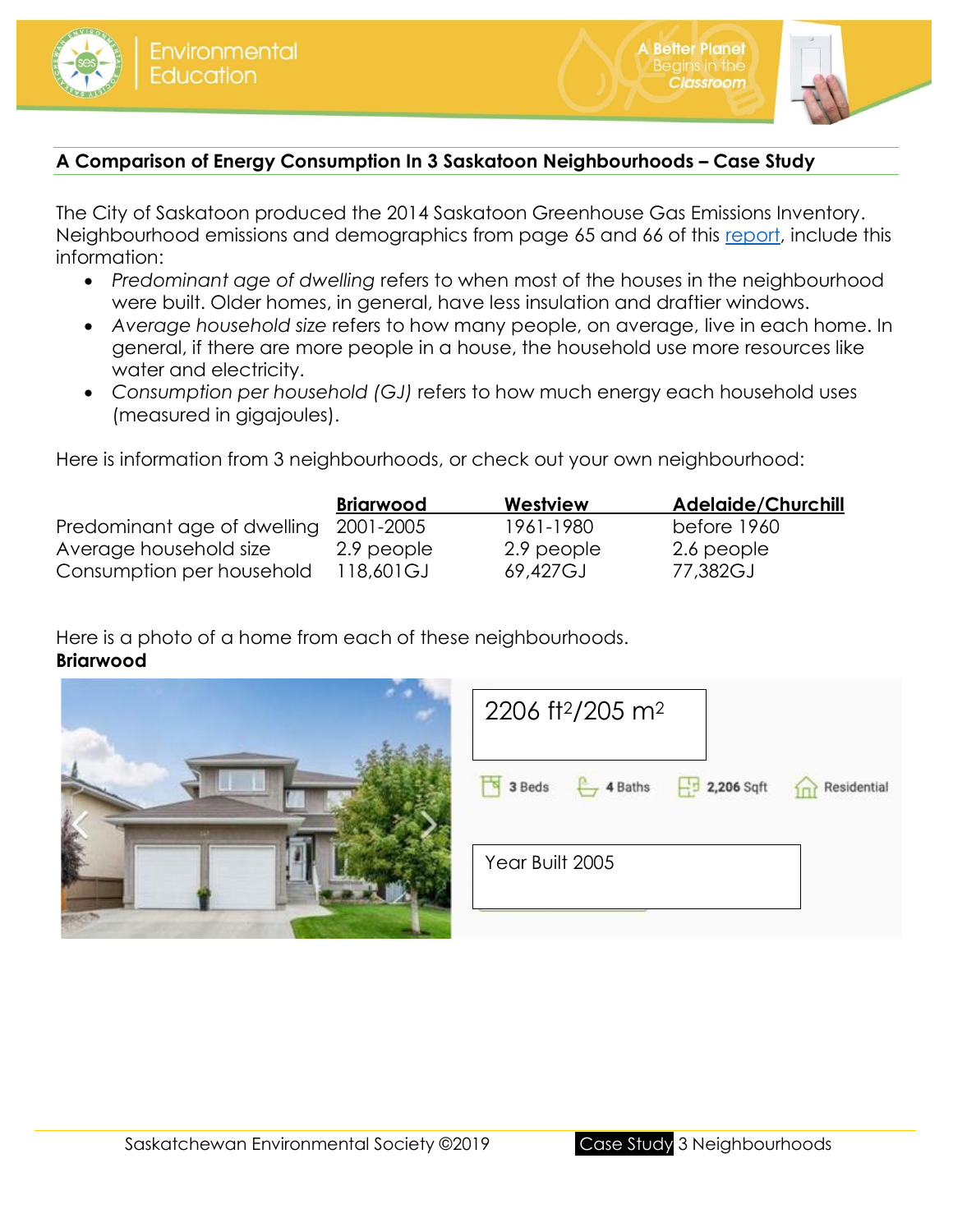



## **Westview**



# **Adelaide Churchill**

| 1044 ft <sup>2</sup> /97m <sup>2</sup>                                                                    |
|-----------------------------------------------------------------------------------------------------------|
| $\frac{1}{8}$ 4 Beds<br>$-1$ 1,044 Sqft<br><b>Q</b> 0.194 ac Lot Size<br>2 Baths<br>Residential<br>$\Box$ |
| Year Built 1959                                                                                           |

## **Discussion**

- Comparing the 3 neighbourhoods, which homes are likely the draftiest and most poorly insulated?
- Does the consumption per household match the age of the homes? If not, what other factors could be associated with higher energy use?
- The equation  $\mathsf{Q} = \mathsf{A}\mathsf{\Delta} \mathsf{T}/\mathsf{R}$  helps us design energy efficient homes:

Q = heat flow. The *power* to keep the house warm.

A = the size of the house. The *surface area* of all the outside walls, roof, and floor.  $\Delta T$  = the **temperature difference** from inside to outside.  $\Delta T$  = is said "delta T".

Engineers use the Greek letter  $\Delta$  to mean "difference".

R = the average R value or *insulating value* of the building envelope.

In what ways does this equation help to answer why some neighbourhoods might use more energy than others?

# **Graphing**

- 1. Create a bar graph that compares the energy consumption of the 3 neighbourhoods.
- 2. What are other interesting things about these houses and neighbourhoods? Choose one and create a graph that represents the comparison.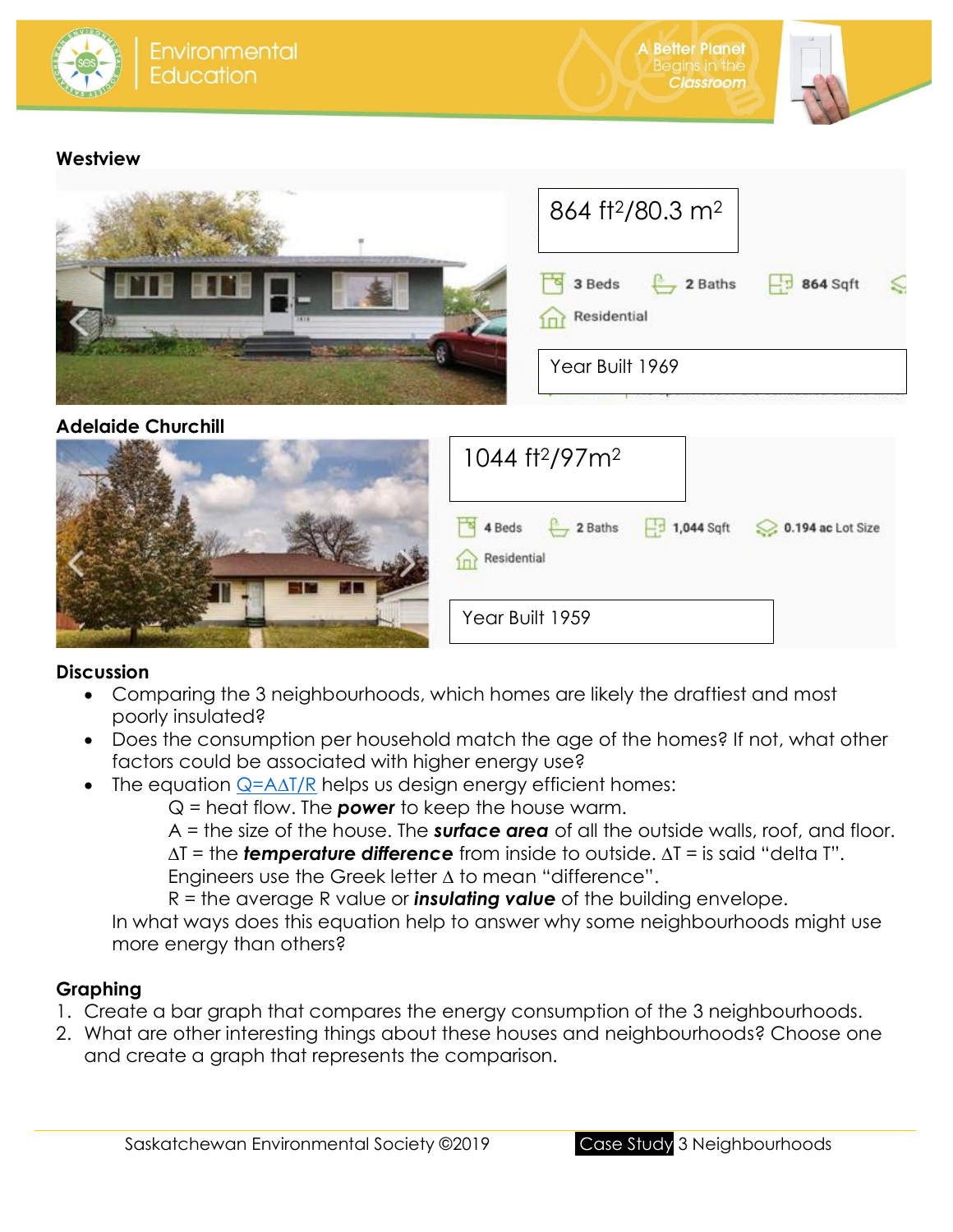



lassroom

**Going further:** Comparing energy use in other neighbourhoods.

Find information on other Saskatoon neighhourhoods on pages 65 and 66 of the 2014 [Saskatoon Greenhouse Gas Emissions Inventory.](https://www.saskatoon.ca/sites/default/files/documents/corporate-performance/environmental-corporate-initiatives/2014_saskatoon_greenhouse_gas_emissions_inventory.pdf)

## *Notes:*

- *1. There is more information in the chart than has been included above.*
- *2. New neighbourhoods have incomplete data because many buildings are still under construction. The "Total Households" section shows how many buildings are included in each neighbourhood.*
	- Find your own neighbourhood. How does energy use in your neighbourhood compare to the 3 included in this case study? What are the differences between your neighbourhood and these 3?
	- Which neighbourhoods should have better insulated homes? Why do you think this? Is energy consumption per household lower? If not, what other factors could increase energy consumption in these neighbourhoods?
	- Which neighbourhoods probably have less well insulated homes? Why do you think this? Is energy consumption per household higher? If not, what other factors could decrease energy consumption in these neighbourhoods?
	- Find a neighbourhood with high energy use, can you suggest a few reasons why these homes are using more energy than other neighbourhoods?
	- Find a neighbourhood with a low average household size, and one with a high average household size. How does the energy consumption per household compare?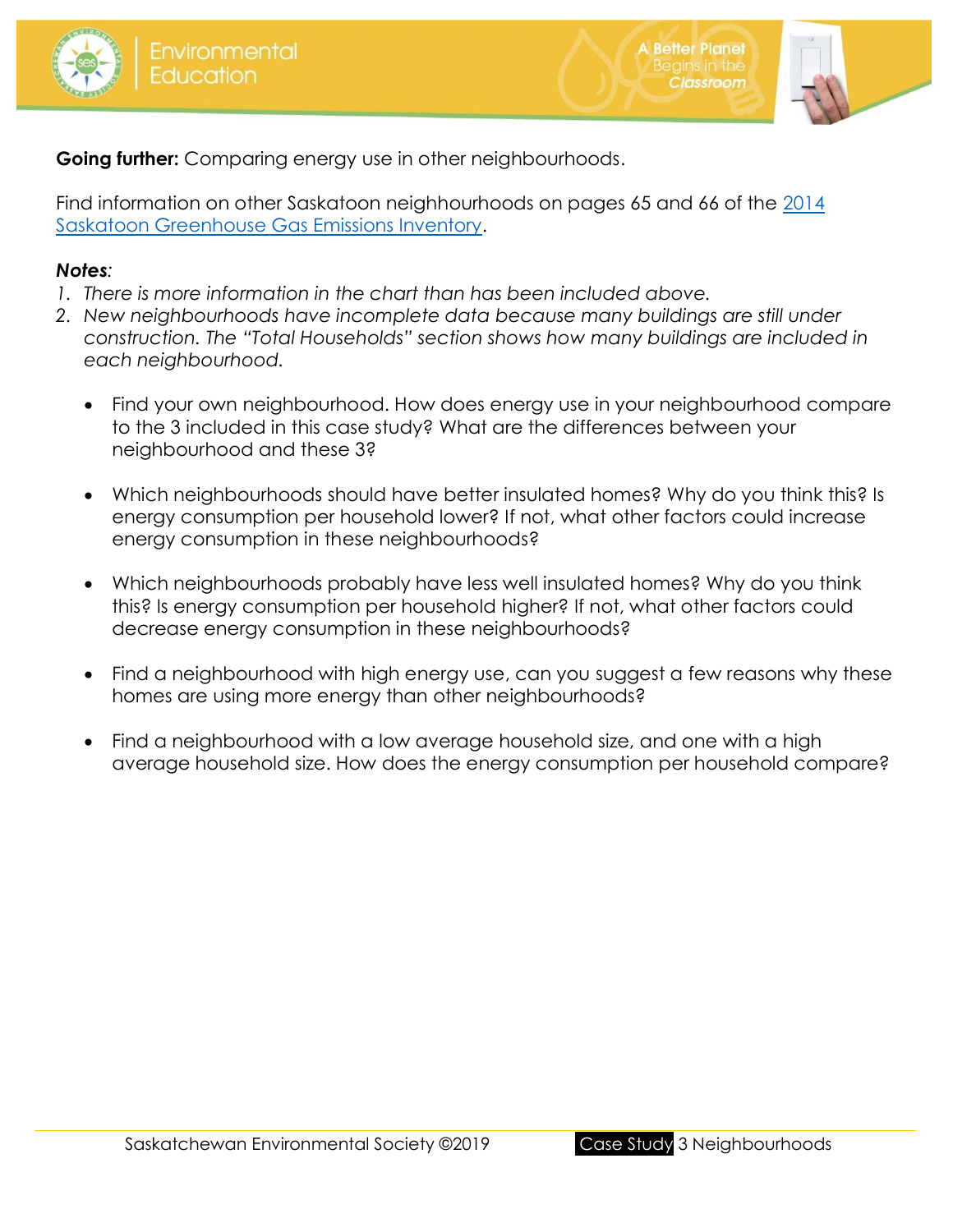



Begins in th **Classroom** 

## **Curriculum Connections**

**Grade 5 English Language Arts [CC5.2](https://www.edonline.sk.ca/webapps/moe-curriculum-BB5f208b6da4613/CurriculumOutcomeContent?id=31&oc=64980)** Demonstrate a variety of ways to communicate understanding and response including illustrated reports, dramatizations, posters, timelines, multimedia presentations, and summary charts.

**Mathematics [P5.1](https://www.edonline.sk.ca/webapps/moe-curriculum-BB5f208b6da4613/CurriculumOutcomeContent?id=149&oc=78485)** Represent, analyze, and apply patterns using mathematical language and notation. **[SP5.1](https://www.edonline.sk.ca/webapps/moe-curriculum-BB5f208b6da4613/CurriculumOutcomeContent?id=149&oc=78545)** Differentiate between first-hand and second-hand data. **[SP5.3](https://www.edonline.sk.ca/webapps/moe-curriculum-BB5f208b6da4613/CurriculumOutcomeContent?id=149&oc=78554)** Describe, compare, predict, and test the likelihood of outcomes in probability situations.

#### **Science [WE5.3](https://www.edonline.sk.ca/webapps/moe-curriculum-BB5f208b6da4613/CurriculumOutcomeContent?id=58&oc=24896)**

Analyze the impact of weather on society and the environment, including technologies that help humans address weather conditions.

**Social Studies [RW5.1](https://www.edonline.sk.ca/webapps/moe-curriculum-BB5f208b6da4613/CurriculumOutcomeContent?id=168&oc=83738)** Explain the importance of sustainable management of the environment to Canada's future. **[RW5.2](https://www.edonline.sk.ca/webapps/moe-curriculum-BB5f208b6da4613/CurriculumOutcomeContent?id=168&oc=83744)** Hypothesize about economic changes that Canada may experience in the future.

**Grade 6 English Language Arts [CR6.2](https://www.edonline.sk.ca/webapps/moe-curriculum-BB5f208b6da4613/CurriculumOutcomeContent?id=32&oc=73767)** Select and use appropriate strategies to construct meaning before (e.g., considering what they know and need to know about topic), during (e.g., making connections to prior knowledge and experiences), and after (e.g., drawing conclusions) viewing, listening, and reading. **[CR6.3](https://www.edonline.sk.ca/webapps/moe-curriculum-BB5f208b6da4613/CurriculumOutcomeContent?id=32&oc=73772)** Use pragmatic (e.g., function and purpose of texts), textual (e.g., form/genre, sequence of ideas), syntactic (e.g., word order and emphasis on particular words), semantic/lexical/ morphological (e.g., capture particular aspect of intended meaning), graphophonic (e.g., sound-symbol patterns and relationships), and other cues (e.g., the speaker's non-verbal cues) to construct and confirm meaning. **[CR6.7](https://www.edonline.sk.ca/webapps/moe-curriculum-BB5f208b6da4613/CurriculumOutcomeContent?id=32&oc=73805)** Read independently and demonstrate comprehension of a variety of information texts with some specialized language including grade level instructional materials, non-fiction books, reports and articles from magazines and journals, reference materials, and written instructions.

**Mathematics [P6.1](https://www.edonline.sk.ca/webapps/moe-curriculum-BB5f208b6da4613/CurriculumOutcomeContent?id=150&oc=78627)** Extend understanding of patterns and relationships in tables of values and graphs. **[SP6.1](https://www.edonline.sk.ca/webapps/moe-curriculum-BB5f208b6da4613/CurriculumOutcomeContent?id=150&oc=78706)** Extend understanding of data analysis to include: line graphs, graphs of discrete data, data collection through questionnaires, experiments, databases, and electronic media, interpolation and extrapolation.

**Science [EL6.1](https://www.edonline.sk.ca/webapps/moe-curriculum-BB5f208b6da4613/CurriculumOutcomeContent?id=59&oc=69350)** Assess personal, societal, economic, and environmental impacts of electricity use in Saskatchewan and propose actions to reduce those impacts.

**Social Studies <b>[RW6.2](https://www.edonline.sk.ca/webapps/moe-curriculum-BB5f208b6da4613/CurriculumOutcomeContent?id=169&oc=83827)** Contribute to initiating and guiding change in local and global communities regarding environmental, social, and economic sustainability.

**Grade 7 English Language Arts [CR7.2](https://www.edonline.sk.ca/webapps/moe-curriculum-BB5f208b6da4613/CurriculumOutcomeContent?id=33&oc=73958)** Select and use appropriate strategies to construct meaning before (e.g., formulating questions), during (e.g., recognizing organizational structure), and after (e.g., making judgements supported by evidence) viewing, listening, and reading. **[CR7.3](https://www.edonline.sk.ca/webapps/moe-curriculum-BB5f208b6da4613/CurriculumOutcomeContent?id=33&oc=73963)** Use pragmatic (e.g., author's purpose and point of view), textual (e.g., how author organized text), syntactic (e.g., main and subordinate ideas), semantic/lexical/morphological (e.g., figurative language and specific word meanings by their context, common affixes, and allusions), graphophonic (e.g., word patterns), and other cues (e.g., non-verbal cues, headings, charts, and diagrams) to construct and confirm meaning when viewing, listening, and reading. **[CR7.7](https://www.edonline.sk.ca/webapps/moe-curriculum-BB5f208b6da4613/CurriculumOutcomeContent?id=33&oc=74004)** Read independently and demonstrate comprehension of a variety of specialized information texts including non-fiction books, grade-level instructional materials, articles, reports, reference materials, instructions, advertising and promotional materials, and websites.

**Mathematics [P7.1](https://www.edonline.sk.ca/webapps/moe-curriculum-BB5f208b6da4613/CurriculumOutcomeContent?id=151&oc=78786)** Demonstrate an understanding of the relationships between oral and written patterns, graphs and linear relations. **[SP7.1](https://www.edonline.sk.ca/webapps/moe-curriculum-BB5f208b6da4613/CurriculumOutcomeContent?id=151&oc=78869)** Demonstrate an understanding of the measures of central tendency and range for sets of data. **[SP7.3](https://www.edonline.sk.ca/webapps/moe-curriculum-BB5f208b6da4613/CurriculumOutcomeContent?id=151&oc=78887)** Demonstrate an understanding of theoretical and experimental probabilities for two independent events where the combined sample space has 36 or fewer elements.